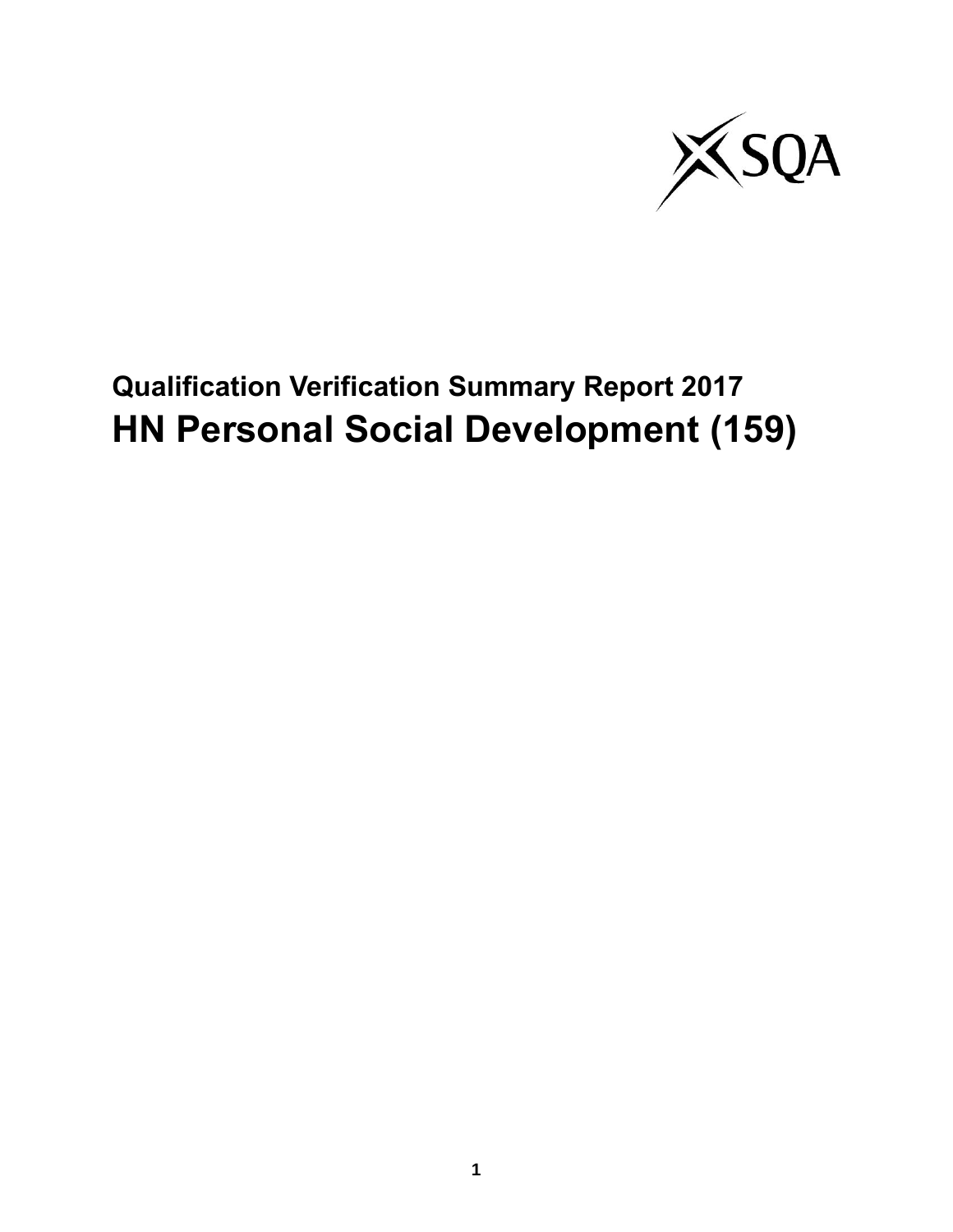## **Introduction**

HN verification activity was successful, with almost all centres satisfying verification report criteria. Qualification verifiers were impressed with the high level of commitment of HN assessors to the learning and teaching delivery of programmes. Candidate feedback was very positive indeed about the learning process and candidate assessment responses were consistent with the level of the qualifications. Internal verifiers were consistent in their responses, which contributed to the standardisation of the assessment delivery.

## **Higher National Units**

| <b>DE3R 34</b> | Personal Development Planning           |
|----------------|-----------------------------------------|
| DVOM 34        | <b>Work Experience</b>                  |
| F870 34        | Developing the Individual within a Team |
| <b>F3HT 34</b> | <b>Personal Enterprise Skills</b>       |
| <b>D7HJ 34</b> | <b>Employment Experience 1</b>          |
| DH21 34        | Working within a Project Team           |

# **Category 2: Resources**

## **Criterion 2.1: Assessors and internal verifiers must be competent to assess and internally verify, in line with the requirements of the qualification.**

(This criterion should be completed for regulated qualifications only.)

This specific criterion is N/A for Higher National Qualification Units. However, qualification verifiers carrying out external verification activity will comment in their report where a centre may show good practice in relation to competence, occupational experience and the requirements of the qualification, if appropriate.

## **Criterion 2.4: There must be evidence of initial and ongoing reviews of assessment environments; equipment; and reference, learning and assessment materials.**

Almost all centres provided consistent evidence of initial and ongoing reviews of the assessment environments and equipment. Centre documentation and procedures revealed that risk assessment strategies were in place, as well as regular testing of equipment. There were routine annual checks and periodic checks of assessment environments, which were part of a schedule of risk assessment activities. Staff were able to respond to issues relating to the assessment environment (internally and externally at site locations) as and when situations arose.

Centres make good use of SQA assessment support materials and have confidence in their delivery. Almost all centres create master teaching packs containing a bank of resources, which include reference, learning and assessment materials. There was good evidence of initial and ongoing assessment checks being carried out and recorded using internal audit documentation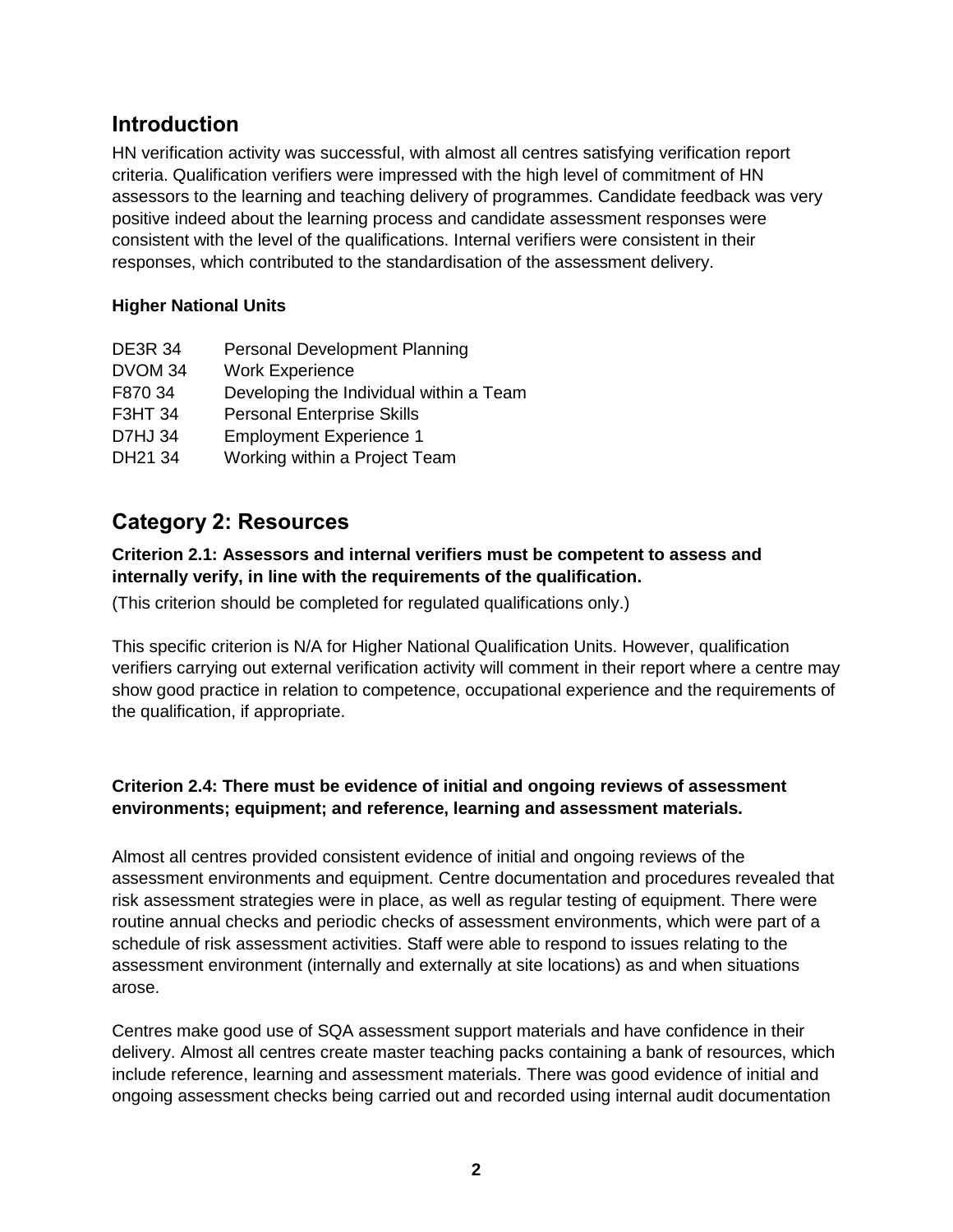eg current unit specification, current assessment instruments, checking for any SQA updates and changes to the qualification, standardisation minutes and actions points, and internal verification sampling.

Almost all centres are aware of the SQA three-stage model of verification whereby assessors and internal verifiers have a pre-planned schedule of assessment and internal verification sampling occurring at HN level.

Centres are well resourced with state-of-the-art technology and equipment which is more than suitable for the delivery of HN qualifications, eg Smartboard technology and access to a range of ICT equipment (such as: phones; tablets; iPads; WiFi; internet and intranet resources). Learning resources were current and provided a wealth of customised formative and summative assessment materials to support HN delivery.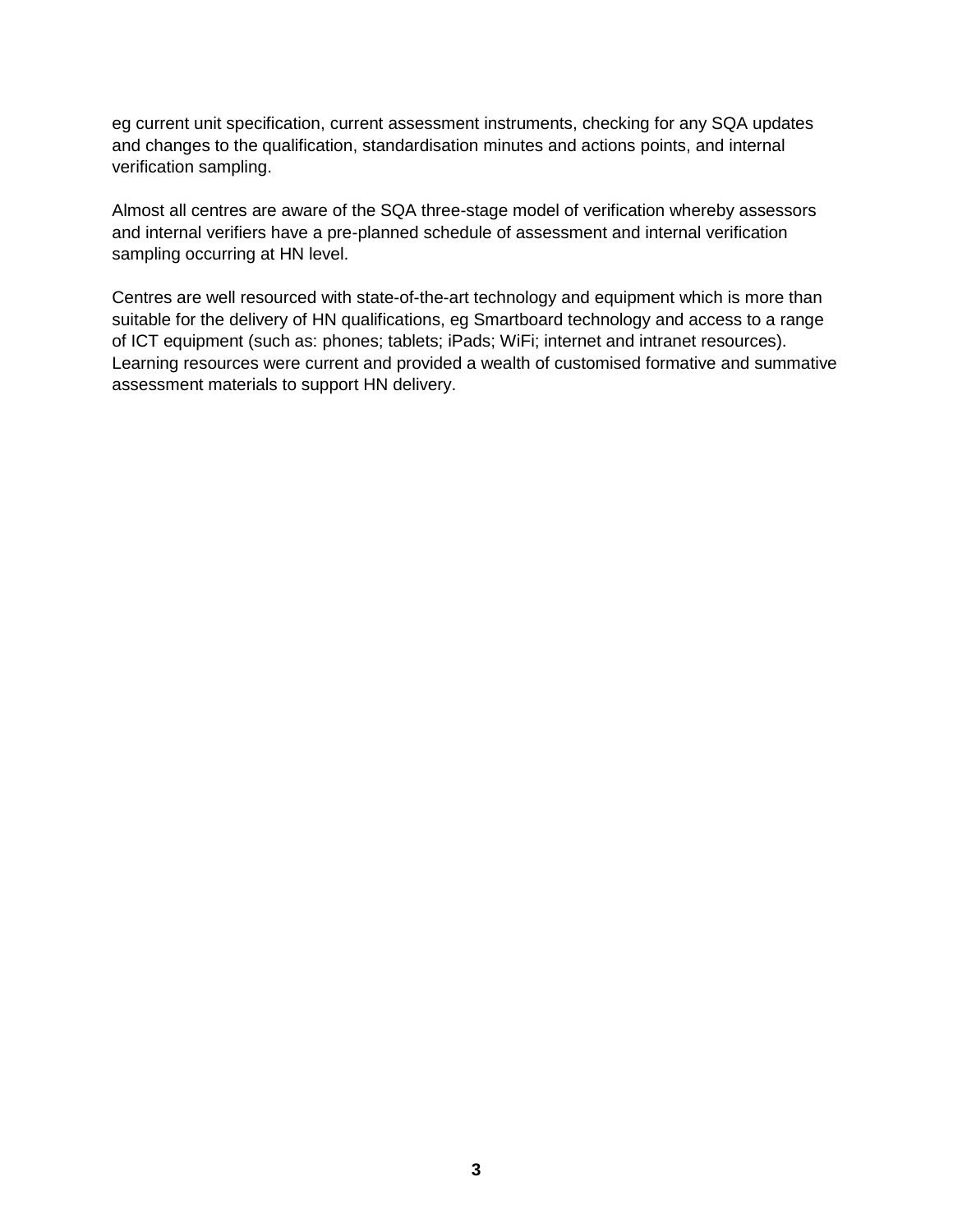# **Category 3: Candidate support**

## **Criterion 3.2: Candidates' development needs and prior achievements (where appropriate) must be matched against the requirements of the award.**

Almost all centres utilise SQA Connect to identify candidate prior achievements to match these against the requirements of the award. Most centres identify candidate development needs at the pre-entry/induction stage, and create an individual (paper-based or electronic) learning plan which follows the learner throughout their learning journey. Some centres have advanced systems in place to record candidate development needs, which are well supported through robust guidance and learner support systems and procedures.

Evidence from qualification verifier reports consistently supports this:

'The centre will run a check on SQA Connect to ascertain the candidate's current achievements. If they have already attained a unit then they will be given RPL (Recognition of Prior Learning) for this. If a candidate presents with a development need then this would be discussed at their interview or on induction'.

#### **Criterion 3.3: Candidates must have scheduled contact with their assessor to review their progress and to revise their assessment plans accordingly.**

HN Visiting Verification activity revealed candidates do have scheduled contact with their assessor to review their progress. This varies on an individual basis, as there is a certain amount of leeway given to the self-directed learner, where one might need more support than another.

Almost all centres had a programme schedule which highlighted where regular reviews were being undertaken. This was further evidenced using an individual learning plan (ILP) which was part of an electronic and/or paper-based system within a centre. There was good evidence to show how the ILP was being used to track candidate progress and to identify development needs across the learner journey. Most centres have well developed internal systems and procedures to review candidate progress, and to revise assessment plans accordingly. Assessment plans vary to suit the needs of the candidate and the programme of learning, eg from a one-page ILP to a complex range of information that documents the entire learner journey, including: initial enrolment/induction stage; details of the programme of study; the support provided; referral for a specific need; candidate achievements, including special achievements and post destinations.

Verification reports summed this up accordingly at HN level:

'Candidates have close contact with their assessors within the classroom environment. Feedback is provided both written and orally. Should a candidate have any difficulties completing the unit then flexibility is built in to their programme to accommodate this. Assessment plans would also be adjusted accordingly'.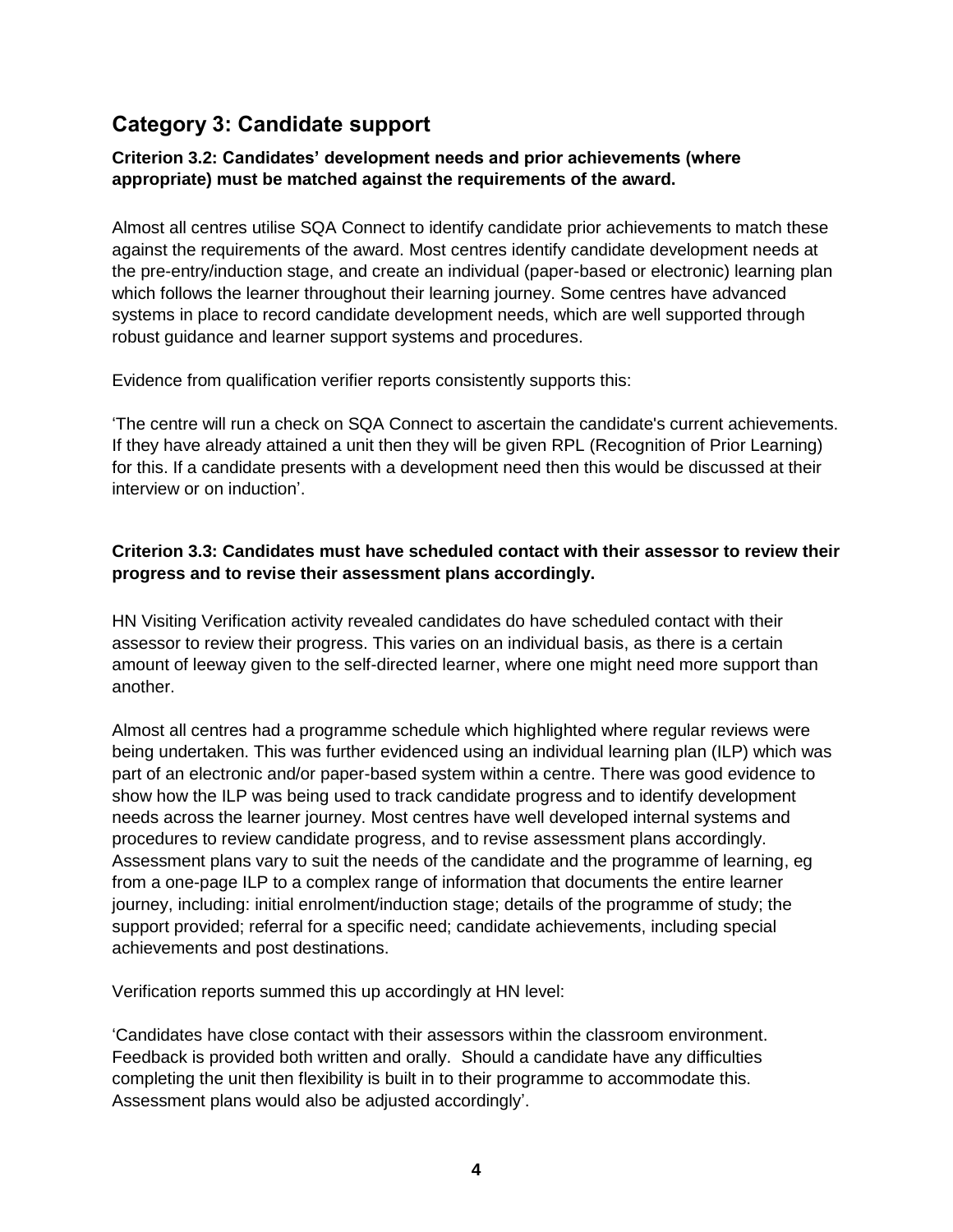# **Category 4: Internal assessment and verification**

## **Criterion 4.2: Internal assessment and verification procedures must be implemented to ensure standardisation of assessment.**

From the reports sampled almost all centres have robust internal assessment and verification procedures in place to ensure the standardisation of assessment, for example:

'The centre has a robust verification system in place. All pre-delivery checklists were completed. Standardisation takes place at verification meetings which are held regularly throughout the academic year. All documentation was available. Minutes of meetings were detailed and actions followed up'.

Assessment is being carried out routinely at each stage of the assessment process, eg as and when candidates complete an assessment for a unit. There is a marked shift away from end-ofunit assessment approaches as the current IV processes support ongoing remediation and reassessment opportunities where appropriate.

Most assessment and IV procedures are well documented prior to external visiting verification activity. SQA qualification verifiers are aware that a centre may have a schedule of verification activity across a three-year cycle and that they cannot expect that verification has been carried out prior to a visit. Centre assessment and internal verification procedures and policy documents were made available and qualification verifiers were able to see the cycle of verification activity within a centre.

There was consistent evidence of scheduled standardisation meetings with the use of decision logs to record decisions made. The internal assessment and verification system and procedures are becoming more consistent and standardised across various sites, where colleges have merged.

'Internal verifiers are verifying the assessors work, commenting on decisions made and referring minor points for the assessors to take note of. This was consistent across all the campuses'.

## **Criterion 4.3: Assessment instruments and methods and their selection and use must be valid, reliable, practicable, equitable and fair.**

Qualification verifiers routinely confirmed that: centres are 'using the SQA ASPs to record the candidate's evidence and work'. There was some evidence that assessment instruments including the delivery of HN units are moving towards being standardised across the whole centre.

All faculties within a centre have their own working folder which identifies how the units are delivered within that vocational area. Various methods of assessment are being used such as product evidence, questioning and observation.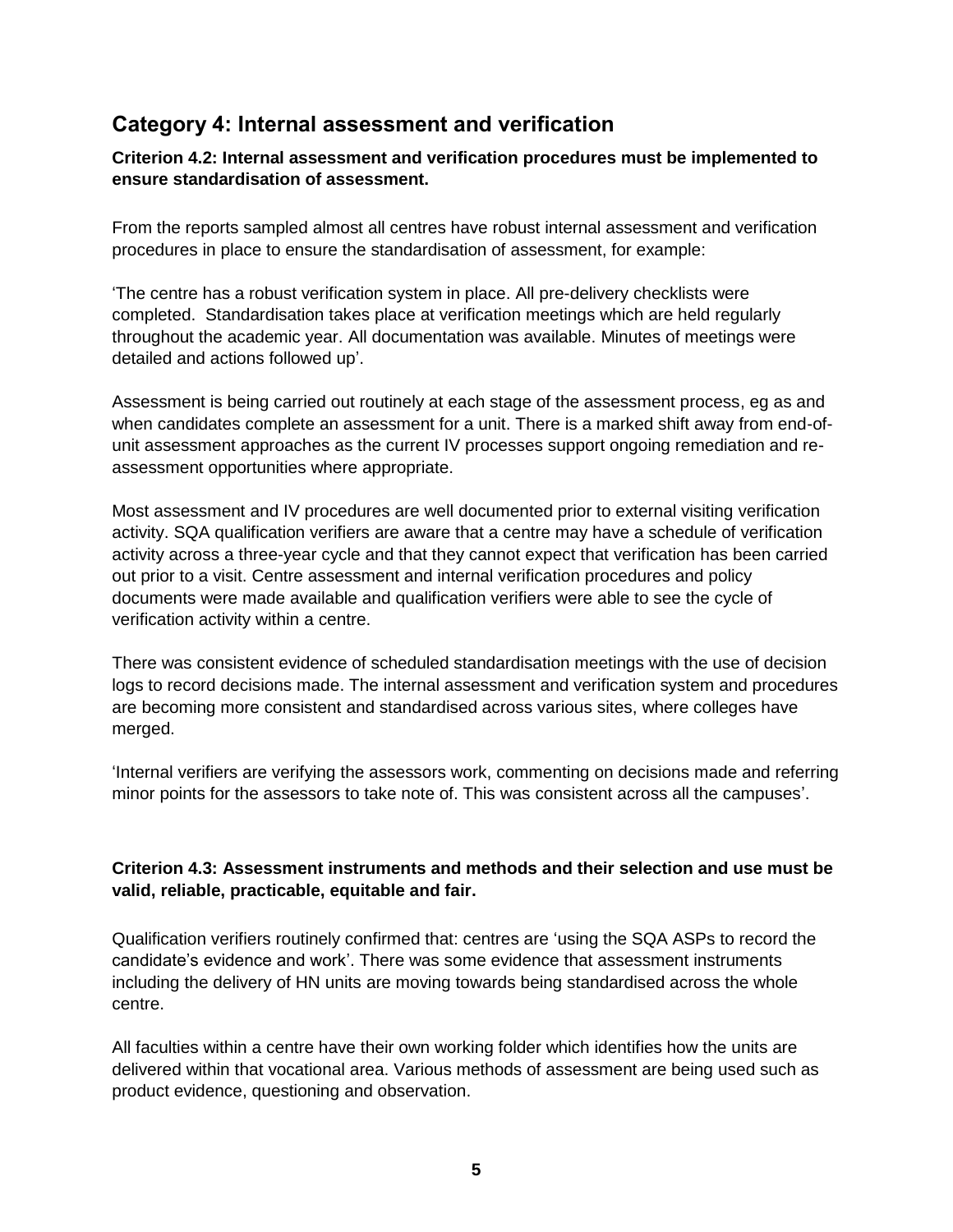Centres were keen to use SQA assessment instruments and were confident in their selection and use of these. SQA assessment support packs were routinely in use across a range of providers. Almost all centres had contextualised the assessment support materials to fit into programme delivery. Candidate evidence was of a very high quality as reports indicated that:

'All work is completed to a high standard by all candidates. Assessors are judging consistently across the whole centre. The majority of assessors are providing supportive and consistent feedback to the candidates. The amount of evidence being produced to support the units is of a good standard.'

#### **Criterion 4.4: Assessment evidence must be the candidate's own work, generated under SQA's required conditions.**

Qualification verifiers routinely commented that centres 'ensure that all the work that the candidates produce is their own as the candidates sign a declaration disclaimer form to confirm such during their induction*'.*

Almost all centres had candidate disclaimers completed while most understood the requirement to ensure that candidates adhered to the assessment conditions. Centre policies and procedures supported the quality assurance requirement to ensure candidate work was not compromised by plagiarism and malpractice. Assessors and internal verifiers were fully aware of policies and procedures to ensure candidate evidence was their own work and were vigilant in this respect.

At HN level almost all centres use ICT software like Turnitin to check candidate assignments for plagiarism and/or any malpractice.

#### **Criterion 4.6: Evidence of candidates' work must be accurately and consistently judged by assessors against SQA's requirements.**

Almost all centres consistently and accurately judged candidate performance to SQA's requirements. The standard of candidate work at HN level was consistently high and revealed well organised folios and detailed reflection on learning experiences, for example one verification report stated:

'HN folio evidence for the work experience unit was accurately and consistently judged by the assessor. The candidates themselves had recorded the work experience journey with meticulous accounts and provided an honest reflection of their experiences.'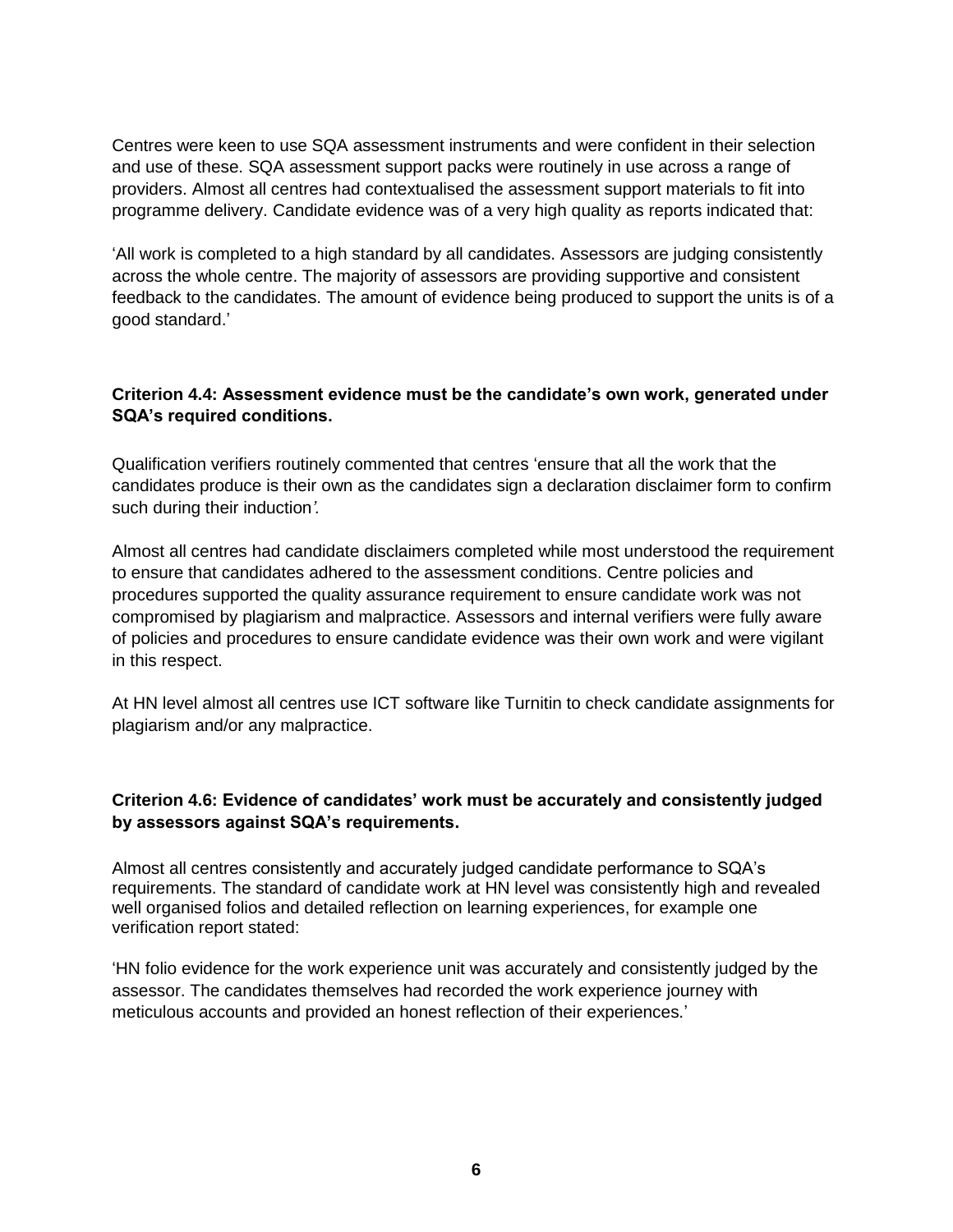#### **Criterion 4.7: Candidate evidence must be retained in line with SQA requirements.**

Almost all centres retain candidate evidence in line with SQA requirements, and longer if necessary. Candidate evidence may be retained for longer periods by some centres due to other awarding bodies and/or funding requirements. This can vary from the minimum requirement of three weeks to as much as 3 years.

#### **Criterion 4.9: Feedback from qualification verifiers must be disseminated to staff and used to inform assessment practice.**

All centres comply with this criterion. Visiting verification reports reveal that centres routinely disseminate reports to staff and these are used to inform assessment practice, for example:

'Feedback from qualification verifiers is disseminated within the centre whereby the report is printed for discussion. The assessor and internal verifier have a standardisation meeting to discuss the report and any development issues/recommendations.'

Standardisation meetings and decision logs were routinely in use and highlighted areas for improvement as well as good practice. Good practice tends to be highlighted within course teams and curriculum faculties. Most centres upload verification reports to the internal intranet to allow access to the content for all staff.

# **Areas of good practice report by qualification verifiers**

The following good practice was reported during session 2016–17:

Candidate folios for the HN units sampled in visiting verification activity provided a wealth of evidence. Assessor feedback was supportive and detailed, and encouraged candidates to provide analysis, justification and reflection.

One example of good practice was highlighted in the delivery of Employment Experience 1 (D7HJ 34) where the centre supported candidates in using Microsoft PowerPoint presentations for all their course work: 'The centre encouraged students to prepare all their work and evidence for this unit by utilising Microsoft PowerPoint'.

The delivery of work experience allowed candidates to gain valuable transferable employability skills.